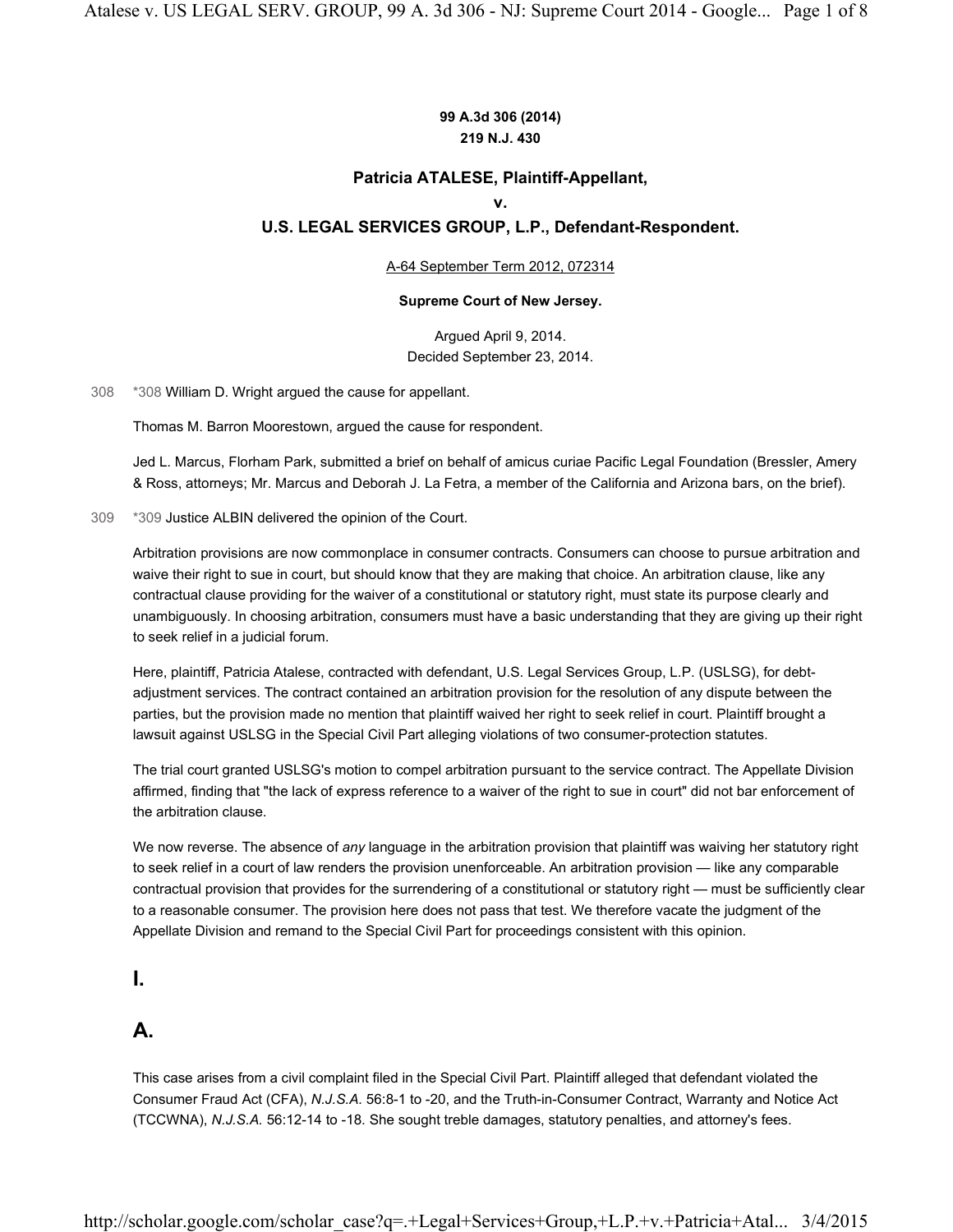The trial court's decision to compel arbitration was based on the pleadings. *See R.* 4:46-2(c). We briefly review those pleadings.

## **B.**

Plaintiff entered into a service contract with USLSG, which promised to provide debt-adjustment services. For those services, she paid USLSG approximately \$5000, which included \$4083.55 in legal fees, \$940 in supplemental legal fees, and \$107.50 in other fees. Plaintiff alleged that USLSG misrepresented that the monies were spent on numerous attorneys negotiating with creditors on her behalf. She maintained that the only work done by an attorney was the preparation of a single one-page answer for a collection action in which she represented herself. Plaintiff also alleged that USLSG settled only a single debt for her and "knowingly omitted" that it was not a licensed debt adjuster in New Jersey. Last, plaintiff contended that USLSG violated New Jersey's usury law.

USLSG denied the allegations in the complaint.

## $310 \times 310$  **C**.

USLSG moved to compel arbitration based on an arbitration provision in the twenty-three-page service contract. The arbitration provision is located on page nine, paragraph sixteen, of the contract and states:

Arbitration: In the event of any claim or dispute between Client and the USLSG related to this Agreement or related to any performance of any services related to this Agreement, the claim or dispute shall be submitted to binding arbitration upon the request of either party upon the service of that request on the other party. The parties shall agree on a single arbitrator to resolve the dispute. The matter may be arbitrated either by the Judicial Arbitration Mediation Service or American Arbitration Association, as mutually agreed upon by the parties or selected by the party filing the claim. The arbitration shall be conducted in either the county in which Client resides, or the closest metropolitan county. Any decision of the arbitrator shall be final and may be entered into any judgment in any court of competent jurisdiction. The conduct of the arbitration shall be subject to the then current rules of the arbitration service. The costs of arbitration, excluding legal fees, will be split equally or be born by the losing party, as determined by the arbitrator. The parties shall bear their own legal fees.

The trial court granted USLSG's motion to compel arbitration and dismissed the complaint without prejudice. The court found the arbitration clause to be "minimally, barely ... sufficient to put the [plaintiff] on notice that if [the parties] have any sort of dispute arising out of [the] agreement, it's going to be heard in [a]rbitration." The court also believed that the arbitration clause met the criteria outlined in *Curtis v. Cellco Partnership,* 413 *N.J.Super.* 26, 33-37, 992 *A.*2d 795 (App.Div.), *certif. denied,* 203 *N.J.* 94, 999 *A.*2d 462 (2010). There, the Appellate Division held that an arbitration provision will be enforced so long as it is "sufficiently clear, unambiguously worded, satisfactorily distinguished from the other [a]greement terms, and ... provide[s] a consumer with reasonable notice of the requirement to arbitrate." *Id.* at 33, 992 *A.*2d 795. The trial court concluded that although upholding the arbitration provision was not "a slam dunk," the policy favoring arbitration compelled the outcome.

Plaintiff appealed.

## **II.**

In an unpublished opinion, the Appellate Division affirmed the trial court's order compelling arbitration, relying heavily on language in *Curtis, supra,* 413 *N.J.Super.* at 33, 992 *A.*2d 795, in reaching that conclusion. The panel held that "the lack of express reference to a waiver of the right to sue in court or to arbitration as the `exclusive' remedy" did not bar enforcement of the arbitration clause. The panel stated that while the arbitration clause "did not explicitly state that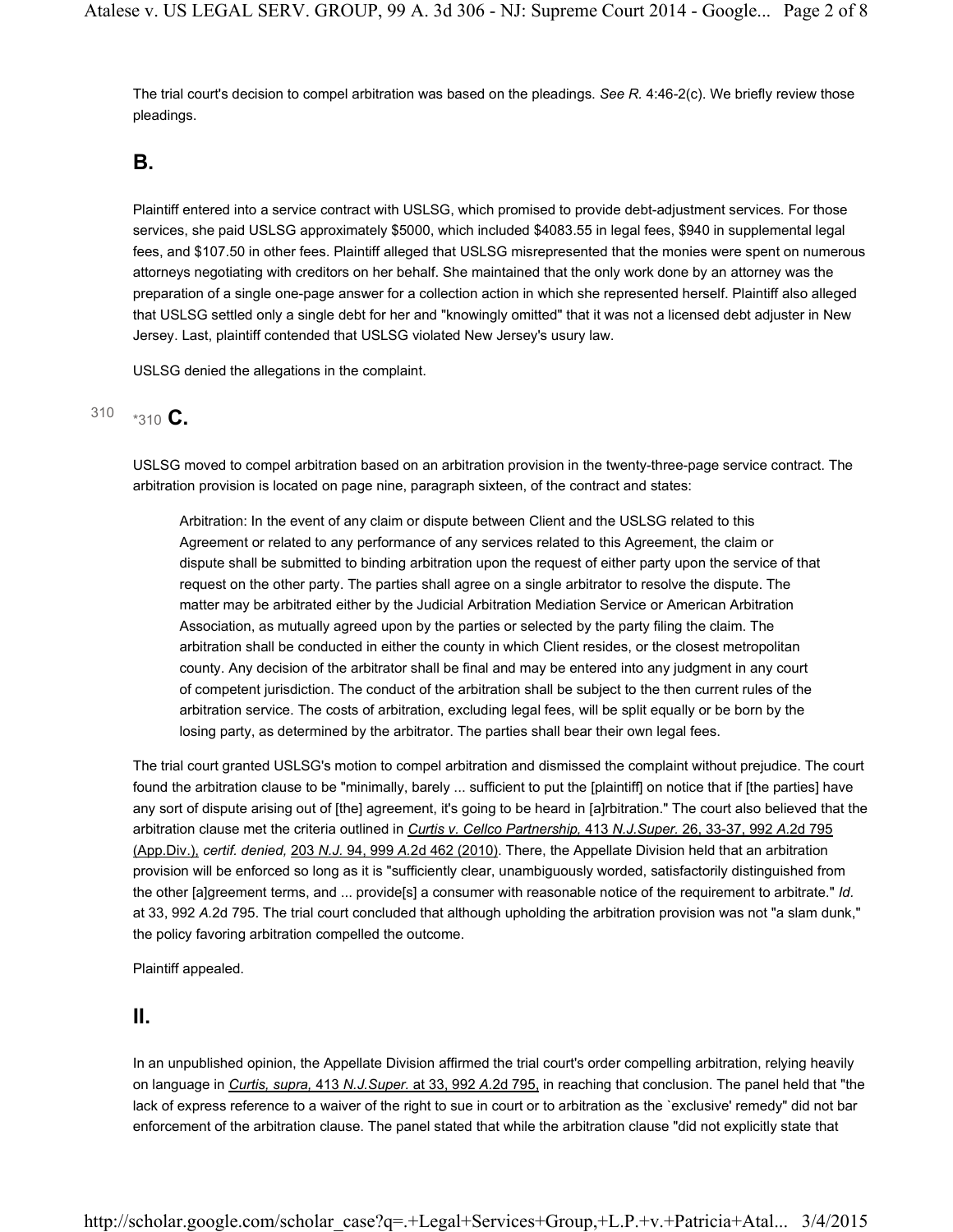plaintiff agreed to waive her right to try her dispute in court, it clearly and unambiguously stated that ... *any* dispute relating to the underlying agreement *shall* be submitted to arbitration and the resolution of that forum shall be *binding* and *final.*" It noted that other appellate panels had upheld arbitration provisions that did not have explicit waiver-ofrights language. (Citing *Griffin v. Burlington Volkswagen, Inc.,* 411 *N.J.Super.* 515, 518, 988 *A.*2d 101 (App.Div.2010); *EPIX Holdings Corp. v. Marsh & McLennan Cos.,* 410 *N.J.Super.* 453, 476, 982 *A.*2d 1194 (App.Div.2009), *overruled*  311 *in part on other grounds by* \*311 *Hirsch v. Amper Fin. Servs., LLC,* 215 *N.J.* 174, 192-93, 71 *A.*3d 849 (2013)).

The panel concluded that the language of the arbitration clause gave the "parties reasonable notice of the requirement to arbitrate all claims under the contract," and that "a reasonable person, by signing the agreement, [would have understood] that arbitration is the sole means of resolving contractual disputes."

We granted plaintiff's petition for certification. *Atalese v. U.S. Legal Servs. Grp., L.P.,* 214 *N.J.* 117, 67 *A.*3d 1191 (2013). We also granted Pacific Legal Foundation's request to participate as amicus curiae, limited to the filing of a brief.

**III.**

# **A.**

Plaintiff contends that the arbitration clause does not comply with New Jersey law, specifically *Curtis* and our decision in *Marchak v. Claridge Commons, Inc.,* 134 *N.J.* 275, 281, 633 *A.*2d 531 (1993), because it "does not clearly and unequivocally state its purpose in depriving [plaintiff] of her time-honored right to sue." She asserts that New Jersey courts do not uphold "arbitration provisions that fail to: (1) indicate that the parties waive their right to sue; or (2) indicate that arbitration is the parties' exclusive remedy." Plaintiff does not suggest that an incantation of "magic words" is necessary for a waiver of rights but does assert that the language for such a waiver must be clear and unequivocal.

# **B.**

USLSG contends that the term "arbitration" is universally understood and that "[n]o reasonable consumer could have any doubt that arbitration is different than litigation." USLSG emphasizes that the Federal Arbitration Act (FAA) reflects a "liberal federal policy favoring arbitration" and requires courts to "place arbitration agreements on an equal footing with other contracts and enforce them according to their terms." (Citations and internal quotation marks omitted) (quoting *AT & T Mobility LLC v. Concepcion,* 563 *U.S.* \_\_\_, \_\_\_, 131 *S.Ct.* 1740, 1745-46, 179 *L.Ed.*2d 742, 751 (2011)). It argues that the language in *Marchak, supra* — that an arbitration "clause depriving a citizen of access to the courts should clearly state its purpose," 134 *N.J.* at 282, 633 *A.*2d 531 — as construed by plaintiff, is in conflict with *Concepcion* and New Jersey case law. Last, USLSG submits that the arbitration clause is sufficiently clear and "adequately advised" plaintiff that her lawsuit would be resolved "in an arbitral forum."

# **C.**

Pacific Legal Foundation, participating as amicus curiae, urges this Court to affirm the Appellate Division and enforce the arbitration agreement. Amicus emphasizes that arbitration provisions in contracts must be viewed with favor, consistent with the dictates of federal and state law, and not with "suspicion or hostility." Amicus maintains that consumers entering into contracts with arbitration clauses are "presumed" to be sufficiently competent to understand what they are signing and that "the law does not require invocation of particular terms of art to create an enforceable arbitration contract." In short, amicus insists that plaintiff signed an arbitration agreement "written in standard form and simple language" and should be bound by it.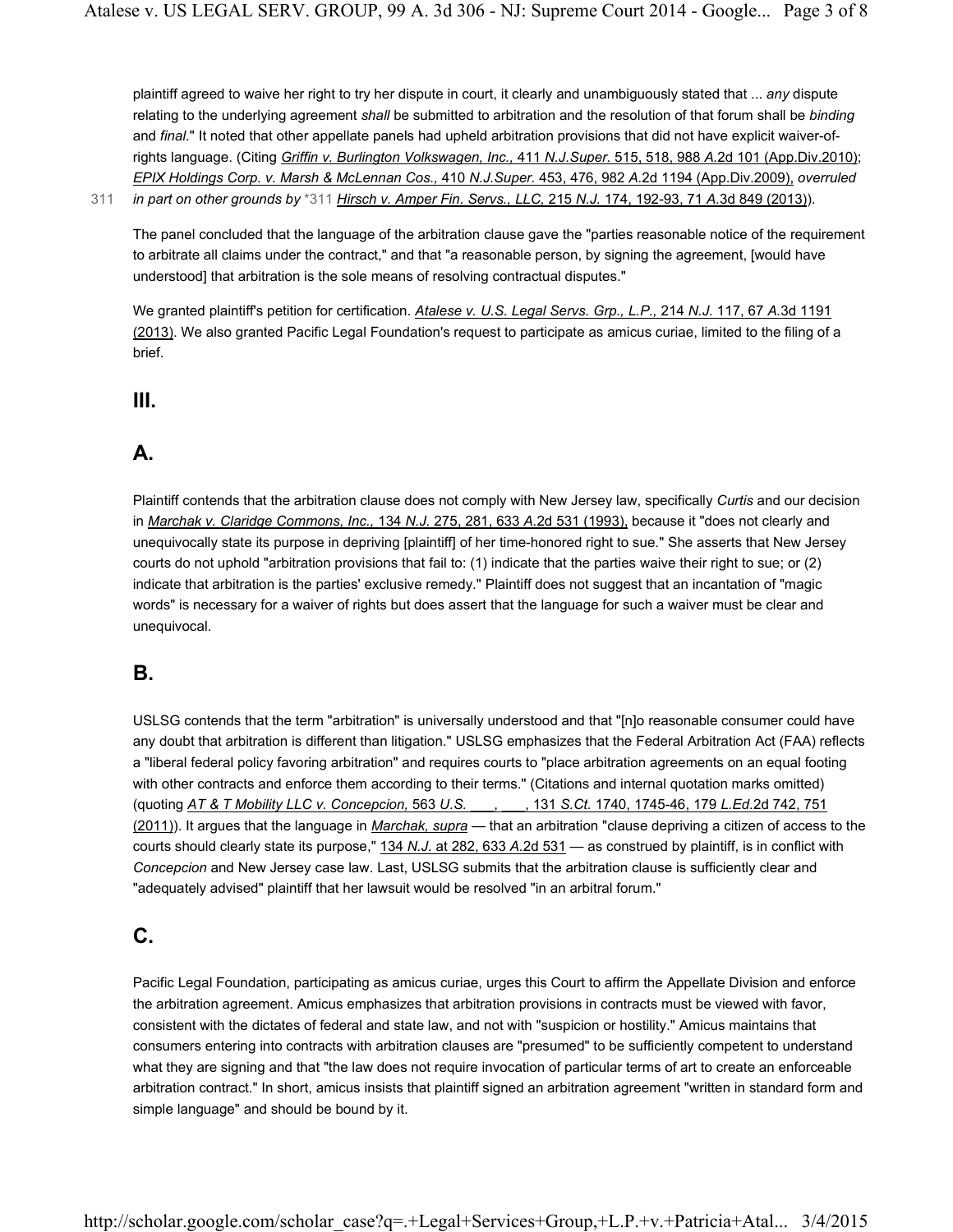## **IV.**

# **A.**

The Federal Arbitration Act (FAA), 9 *U.S.C.A.* §§ 1-16, and the nearly \*312 identical New Jersey Arbitration Act, *N.J.S.A.* 2A:23B-1 to -32, enunciate federal and state policies favoring arbitration. *Concepcion, supra,* 563 *U.S.* at \_\_\_, 131 *S.Ct.* at 1745, 179 *L.Ed.*2d at 751 (describing Section 2 of FAA as reflecting "a `liberal federal policy favoring arbitration'" (quoting *Moses H. Cone Mem'l Hosp. v. Mercury Constr. Corp.,* 460 *U.S.* 1, 24, 103 *S.Ct.* 927, 941, 74 *L.Ed.*2d 765, 785 (1983))); *Hojnowski v. Vans Skate Park,* 187 *N.J.* 323, 342, 901 *A.*2d 381 (2006) (noting that Legislature, in enacting New Jersey's Arbitration Act, codified existing judicial policy favoring arbitration as "means of dispute resolution"); *Martindale v. Sandvik, Inc.,* 173 *N.J.* 76, 92, 800 *A.*2d 872 (2002) ("[T]he affirmative policy of this State, both legislative and judicial, favors arbitration as a mechanism of resolving disputes."). 312

### Section 2 of the FAA provides that

[a] written provision in ... a contract evidencing a transaction involving commerce to settle by arbitration a controversy thereafter arising out of such contract or transaction ... shall be valid, irrevocable, and enforceable, save upon such grounds as exist at law or in equity for the revocation of any contract.

[9 *U.S.C.A.* § 2.]

The FAA requires courts to "place arbitration agreements on an equal footing with other contracts and enforce them according to their terms." *Concepcion, supra,* 563 *U.S.* at \_\_\_, 131 *S.Ct.* at 1745-46, 179 *L.Ed.*2d at 751 (citations omitted). Thus, "a state cannot subject an arbitration agreement to more burdensome requirements than" other contractual provisions. *Leodori v. CIGNA Corp.,* 175 *N.J.* 293, 302, 814 *A.*2d 1098, *cert. denied,* 540 *U.S.* 938, 124 *S.Ct.* 74, 157 *L.Ed.*2d 250 (2003). An arbitration clause cannot be invalidated by state-law "defenses that apply only to arbitration or that derive their meaning from the fact that an agreement to arbitrate is at issue." *Concepcion, supra,* 563 *U.S.* at \_\_\_, 131 *S.Ct.* at 1746, 179 *L.Ed.*2d at 751.

Arbitration's favored status does not mean that every arbitration clause, however phrased, will be enforceable. *See Hirsch, supra,* 215 *N.J.* at 187, 71 *A.*3d 849 ("[T]he preference for arbitration `is not without limits.'" (quoting *Garfinkel v. Morristown Obstetrics & Gynecology Assocs.,* 168 *N.J.* 124, 132, 773 *A.*2d 665 (2001))). Section 2 of the FAA "permits agreements to arbitrate to be invalidated by `*generally* applicable contract defenses.'" *Concepcion, supra,* 563 *U.S.* at \_\_\_, 131 *S.Ct.* at 1746, 179 *L.Ed.*2d at 751 (emphasis added) (quoting *Doctor's Assocs., Inc. v. Casarotto,* 517 *U.S.* 681, 687, 116 *S.Ct.* 1652, 1656, 134 *L.Ed.*2d 902, 909 (1996)). Accordingly, the FAA "permits states to regulate ... arbitration agreements under general contract principles," and a court may invalidate an arbitration clause "`upon such grounds as exist at law or in equity for the revocation of any contract.'" *Martindale, supra,* 173 *N.J.* at 85, 800 *A.*2d 872 (quoting 9 *U.S.C.A.* § 2); *see First Options of Chi., Inc. v. Kaplan,* 514 *U.S.* 938, 944, 115 *S.Ct.* 1920, 1924, 131 *L.Ed.*2d 985, 993 (1995) ("When deciding whether the parties agreed to arbitrate a certain matter ..., courts generally ... should apply ordinary state-law principles that govern the formation of contracts."); *Hojnowski, supra,* 187 *N.J.* at 342, 901 *A.*2d 381 ("[S]tate contract-law principles generally govern a determination whether a valid agreement to arbitrate exists." (citing *First Options, supra,* 514 *U.S.* at 944, 115 *S.Ct.* at 1924, 131 *L.Ed.*2d at 993)).

## **B.**

313 An agreement to arbitrate, like any other contract, "must be the product \*313 of mutual assent, as determined under customary principles of contract law." *NAACP of Camden Cnty. E. v. Foulke Mgmt.,* 421 *N.J.Super.* 404, 424, 24 *A.*3d 777 (App.Div.), *certif. granted,* 209 *N.J.* 96, 35 *A.*3d 679 (2011), *and appeal dismissed,* 213 *N.J.* 47, 59 *A.*3d 1083 (2013). A legally enforceable agreement requires "a meeting of the minds." *Morton v. 4 Orchard Land Trust,* 180 *N.J.* 118, 120, 849 *A.*2d 164 (2004). Parties are not required "to arbitrate when they have not agreed to do so." *Volt Info.*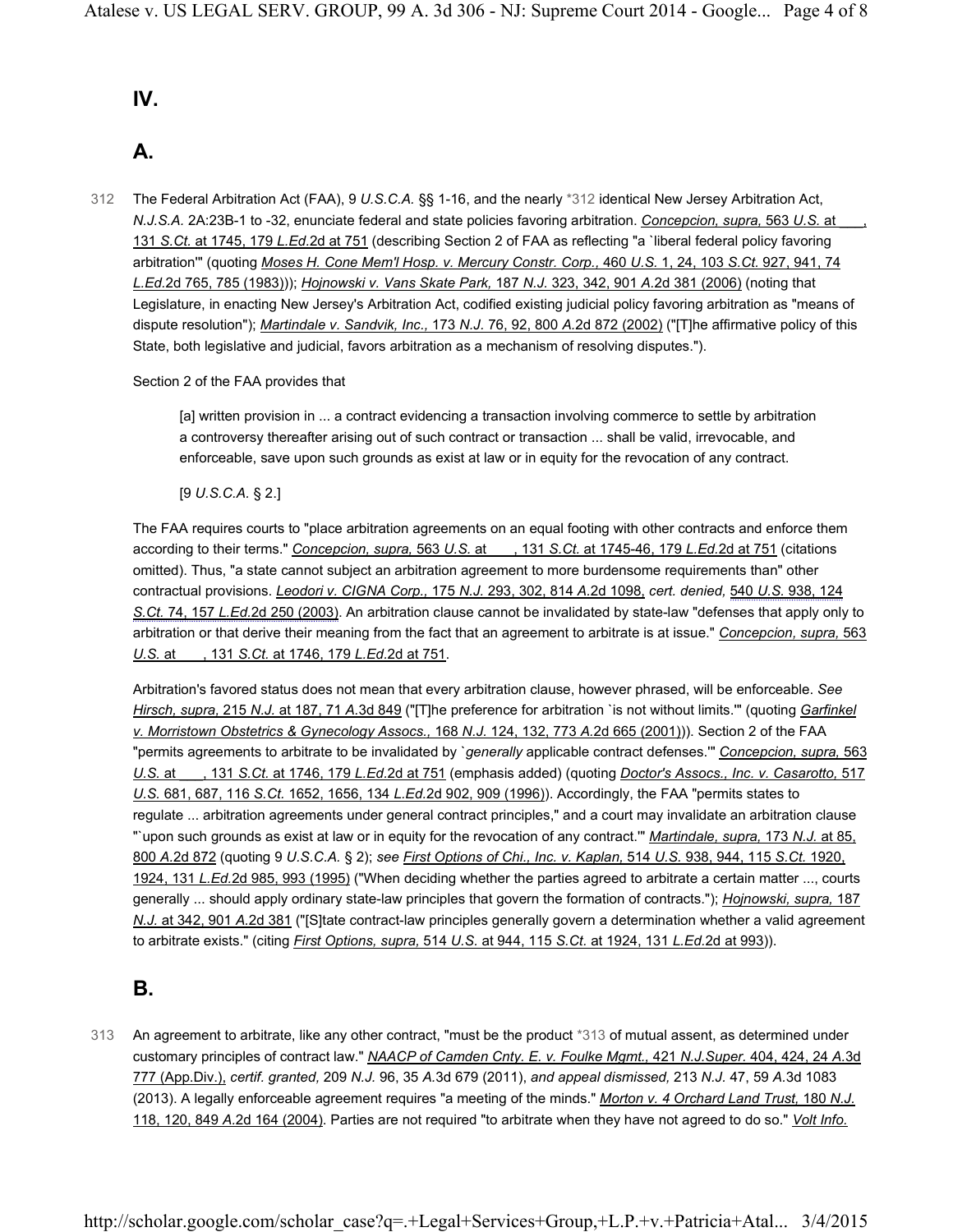*Scis. v. Bd. of Trs. of Leland Stanford Jr. Univ.,* 489 *U.S.* 468, 478, 109 *S.Ct.* 1248, 1255, 103 *L.Ed.*2d 488, 499 (1989); *see Garfinkel, supra,* 168 *N.J.* at 132, 773 *A.*2d 665 ("`[O]nly those issues may be arbitrated which the parties have agreed shall be.'" (quoting *In re Arbitration Between Grover & Universal Underwriters Ins. Co.,* 80 *N.J.* 221, 228, 403 *A.*2d 448 (1979))).

Mutual assent requires that the parties have an understanding of the terms to which they have agreed. "An effective waiver requires a party to have full knowledge of his legal rights and intent to surrender those rights." *Knorr v. Smeal,* 178 *N.J.* 169, 177, 836 *A.*2d 794 (2003) (citing *W. Jersey Title & Guar. Co. v. Indus. Trust Co.,* 27 *N.J.* 144, 153, 141 *A.*2d 782 (1958)). "By its very nature, an agreement to arbitrate involves a waiver of a party's right to have her claims and defenses litigated in court." *Foulke, supra,* 421 *N.J.Super.* at 425, 24 *A.*3d 777. But an average member of the public may not know — without some explanatory comment — that arbitration is a substitute for the right to have one's claim adjudicated in a court of law.

Moreover, because arbitration involves a waiver of the right to pursue a case in a judicial forum, "courts take particular care in assuring the knowing assent of both parties to arbitrate, and a clear mutual understanding of the ramifications of that assent." *Ibid.*

The requirement that a contractual provision be sufficiently clear to place a consumer on notice that he or she is waiving a constitutional or statutory right is not specific to arbitration provisions. Rather, under New Jersey law, any contractual "waiver-of-rights provision must reflect that [the party] has agreed clearly and unambiguously" to its terms. *Leodori, supra,* 175 *N.J.* at 302, 814 *A.*2d 1098; *see, e.g., Dixon v. Rutgers, the State Univ. of N.J.,* 110 *N.J.* 432, 460- 61, 541 *A.*2d 1046 (1988) (holding that collective bargaining agreement cannot deprive one of statutory rights to evidentiary materials in anti-discrimination case because "[u]nder New Jersey law[,] for a waiver of rights to be effective it must be plainly expressed"); *Red Bank Reg'l Educ. Ass'n v. Red Bank Reg'l High Sch. Bd. of Educ.,* 78 *N.J.* 122, 140, 393 *A.*2d 267 (1978) (explaining, in public-employment labor-relations context, that any waiver of statutory right to file grievances "must be clearly and unmistakably established"); *W. Jersey Title & Guar. Co., supra,* 27 *N.J.* at 152-53, 141 *A.*2d 782 ("It is requisite to waiver of a legal right that there be a clear, unequivocal, and decisive act of the party.... Waiver presupposes a full knowledge of the right and an intentional surrender...." (citations and internal quotation marks omitted)); *Christ Hosp. v. Dep't of Health & Senior Servs.,* 330 *N.J.Super.* 55, 63-64, 748 *A.*2d 1156 (App.Div.2000) (requiring "clear and unmistakable waiver" of statutory right to hearing following refusal to renew license); *Franklin Twp. Bd. of Educ. v. Quakertown Educ. Ass'n,* 274 *N.J.Super.* 47, 53, 643 *A.*2d 34 (App.Div. 1994) (holding that waiver of court-ordered, strike-related expenses must be "clear and unmistakable" (citation and internal quotation marks omitted)); *Otis* \*314 *Elevator Co. v. Stafford,* 95 *N.J.L.* 79, 82, 111 *A.* 695 (Sup.Ct.1920) ("Clear and unmistakable evidence is necessary to hold that the right to file a [mechanics'] lien has been waived."); *Amir v. D'Agostino,* 328 *N.J.Super.* 141, 160, 744 *A.*2d 1233 (Ch. Div.1998) (holding that waiver of statutory rights under Condominium Act requires that party "kn[ow] that there [i]s a statutory protection available and then elect[] to waive it" because "conduct that purports to constitute a waiver must be clear and unmistakable"), *aff'd o.b.,* 328 *N.J.Super.* 103, 105, 744 *A.*2d 1212 (App.Div. 2000); *cf. Wright v. Universal Mar. Serv. Corp.,* 525 *U.S.* 70, 80, 119 *S.Ct.* 391, 396, 142 *L.Ed.*2d 361, 371 (1998) (holding that "union-negotiated waiver of employees' statutory right to a judicial forum for claims of employment discrimination" must be "clear and unmistakable").

314

Arbitration clauses are not singled out for more burdensome treatment than other waiver-of-rights clauses under state law. Our jurisprudence has stressed that when a contract contains a waiver of rights — whether in an arbitration or other clause — the waiver "must be clearly and unmistakably established." *Garfinkel, supra,* 168 *N.J.* at 132, 773 *A.*2d 665 (citation and internal quotation marks omitted). Thus, a "clause depriving a citizen of access to the courts should clearly state its purpose." *Ibid.* (quoting *Marchak, supra,* 134 *N.J.* at 282, 633 *A.*2d 531). We have repeatedly stated that "[t]he point is to assure that the parties know that in electing arbitration as the exclusive remedy, they are waiving their time-honored right to sue." *Ibid.* (quoting *Marchak, supra,* 134 *N.J.* at 282, 633 *A.*2d 531); *Hirsch, supra,* 215 *N.J.* at 187, 71 *A.*3d 849 (same).

No particular form of words is necessary to accomplish a clear and unambiguous waiver of rights. It is worth remembering, however, that every "consumer contract" in New Jersey must "be written in a simple, clear,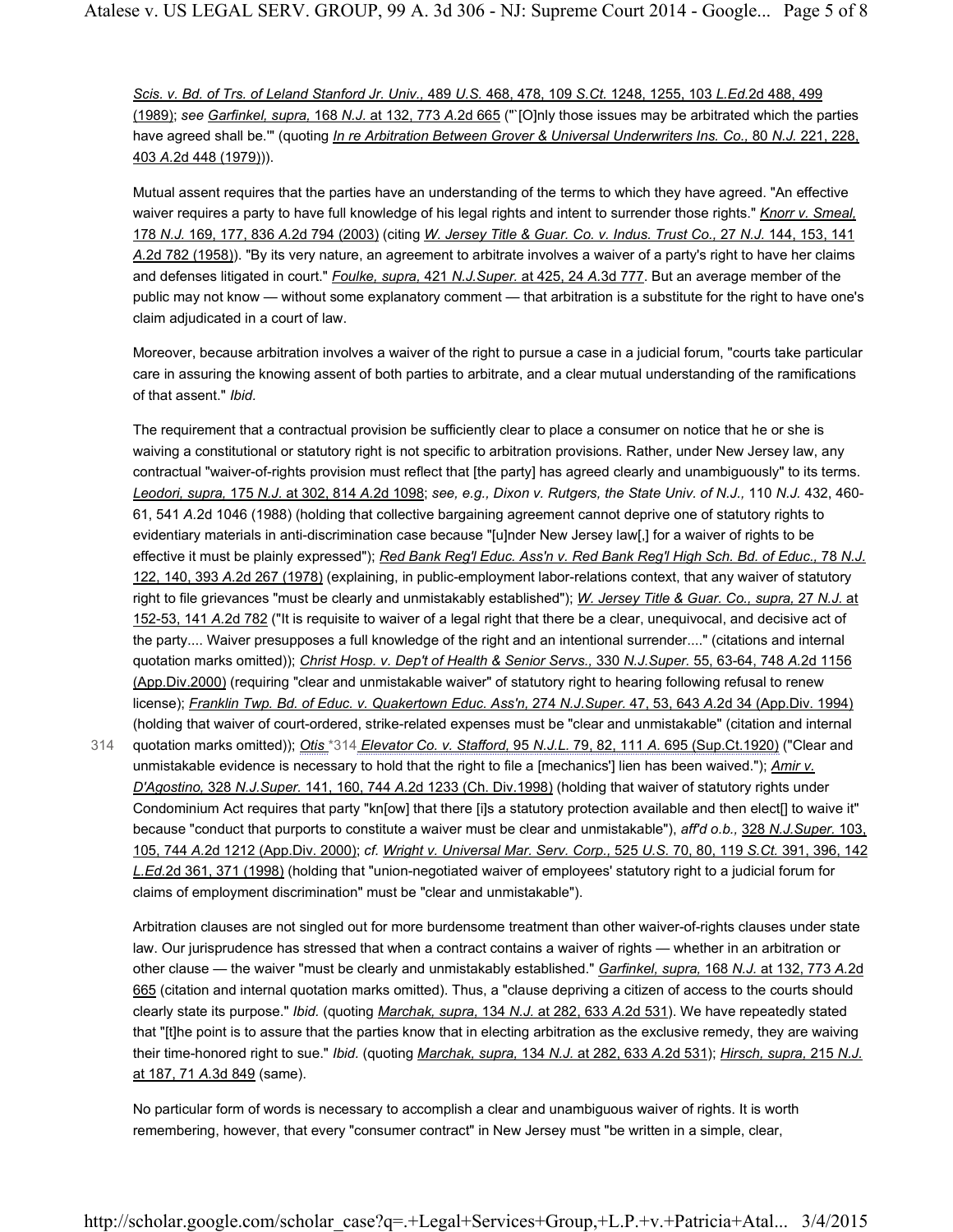understandable and easily readable way." *N.J.S.A.* 56:12-2. Arbitration clauses — and other contractual clauses — will pass muster when phrased in plain language that is understandable to the reasonable consumer.

Our courts have upheld arbitration clauses phrased in various ways when those clauses have explained that arbitration is a waiver of the right to bring suit in a judicial forum. For example, in *Martindale, supra,* we upheld an arbitration clause because it explained that the plaintiff agreed "to waive [her] right to a jury trial" and that "all disputes relating to [her] employment ... shall be decided by an arbitrator." 173 *N.J.* at 81-82, 96, 800 *A.*2d 872 (stating that "arbitration agreement not only was clear and unambiguous, it was also sufficiently broad to encompass reasonably plaintiff's statutory causes of action"). In *Griffin, supra,* the Appellate Division upheld an arbitration clause, which expressed that "[b]y agreeing to arbitration, the parties understand and agree that they are waiving their rights to maintain other available resolution processes, such as a court action or administrative proceeding, to settle their disputes." 411 *N.J.Super.* at 518, 988 *A.*2d 101. In *Curtis, supra,* the Appellate Division found the arbitration provisions were "sufficiently clear, unambiguously worded, satisfactorily distinguished from the other [a]greement terms, and drawn in suitably broad language to provide a consumer with reasonable notice of the requirement to arbitrate." 413 *N.J.Super.* at 33, 992 *A.*2d 795. The arbitration agreement in *Curtis* stated:

315

Instead of suing in court, we each agree to settle disputes (except certain small claims) only by arbitration. The rules in arbitration are different. There's no \*315 judge or jury, and review is limited, but an arbitrator can award the same damages and relief, and must honor the same limitations stated in the agreement as a court would.

[*Id.* at 31, 992 *A.*2d 795 (emphasis omitted).]

*Martindale, Griffin,* and *Curtis* show that, without difficulty and in different ways, the point can be made that by choosing arbitration one gives up the "time-honored right to sue." *See Garfinkel, supra,* 168 *N.J.* at 135, 773 *A.*2d 665 (declining to "suggest that a party need refer specifically to the [Law Against Discrimination] or list every imaginable statute by name to effectuate a knowing and voluntary waiver of rights"). The waiver-of-rights language, however, must be clear and unambiguous — that is, the parties must know that there is a distinction between resolving a dispute in arbitration and in a judicial forum.

With those principles in mind, we turn to the arbitration provision before us.

## **V.**

Our review of a contract, generally, is de novo, and therefore we owe no special deference to the trial court's or Appellate Division's interpretation. *Kieffer v. Best Buy,* 205 *N.J.* 213, 222-23, 14 *A.*3d 737 (2011). Our approach in construing an arbitration provision of a contract is governed by the same de novo standard of review. *Hirsch, supra,* 215 *N.J.* at 186, 71 *A.*3d 849.

The arbitration clause at issue appears on page nine of a twenty-three-page contract between plaintiff and USLSG. Under the terms of the agreement, USLSG promised to provide plaintiff with debt-adjustment services. In her civil complaint, plaintiff alleged that USLSG failed to deliver the services promised, misrepresented that various attorneys were working on her case, and knowingly omitted that it was not a licensed debt adjuster in this State. Plaintiff asserted that USLSG violated two consumer-protection statutes, the CFA and the TCCWNA, both of which explicitly provide remedies in a court of law. *See N.J.S.A.* 56:8-19 ("Any person who suffers any ascertainable loss ... may bring an action or assert a counterclaim therefor in any court of competent jurisdiction."); *N.J.S.A.* 56:12-17 ("A consumer also shall have the right to petition the court to terminate a contract which violates the provisions of section 2 of [the TCCWNA] and the court in its discretion may void the contract.").

Nowhere in the arbitration clause is there any explanation that plaintiff is waiving her right to seek relief in court for a breach of her statutory rights. The contract states that either party may submit any dispute to "binding arbitration," that "[t]he parties shall agree on a single arbitrator to resolve the dispute," and that the arbitrator's decision "shall be final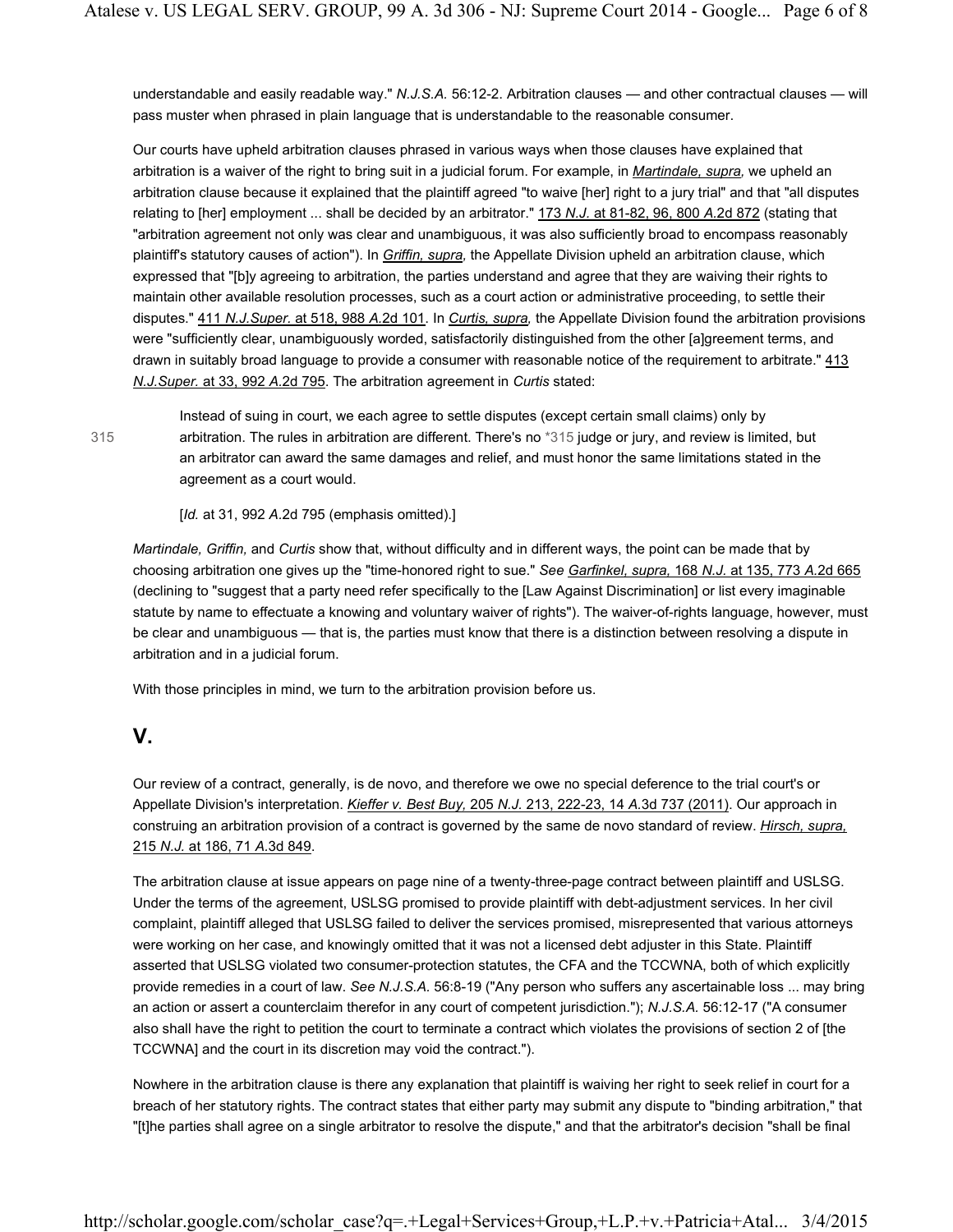and may be entered into judgment in any court of competent jurisdiction." The provision does not explain what arbitration is, nor does it indicate how arbitration is different from a proceeding in a court of law. Nor is it written in plain language that would be clear and understandable to the average consumer that she is waiving statutory rights. The clause here has none of the language our courts have found satisfactory in upholding arbitration provisions — clear and unambiguous language that the plaintiff is waiving her right to sue or go to court to secure relief. We do not suggest that the arbitration clause has to identify the specific constitutional or statutory right guaranteeing a citizen access to the courts that is waived by agreeing to arbitration. But the clause, at least in some general and sufficiently

broad way, must explain that the plaintiff is giving up her right to bring her claims \*316 in court or have a jury resolve the dispute.<sup>[1]</sup> Mutual assent to an agreement requires mutual understanding of its terms. After all, "[a]n effective waiver requires a [consumer] to have full knowledge of [her] legal rights" before she relinquishes them. *See Knorr, supra,* 178 *N.J.* at 177, 836 *A.*2d 794. 316

In the employment setting, we have stated that we would "not assume that employees intend to waive [their rights under the Law Against Discrimination] unless their agreements so provide in unambiguous terms." *Garfinkel, supra,* 168 *N.J.* at 135, 773 *A.*2d 665. We indicated that although a waiver-of-rights provision need not "list every imaginable statute by name to effectuate a knowing and voluntary waiver of rights," employees should at least know that they have "agree[d] to arbitrate all statutory claims arising out of the employment relationship or its termination." *Ibid.*

We emphasize that no prescribed set of words must be included in an arbitration clause to accomplish a waiver of rights. Whatever words compose an arbitration agreement, they must be clear and unambiguous that a consumer is choosing to arbitrate disputes rather than have them resolved in a court of law.<sup>[2]</sup> In this way, the agreement will assure reasonable notice to the consumer. To be clear, under our state contract law, we impose no greater burden on an arbitration agreement than on any other agreement waiving constitutional or statutory rights.

In the matter before us, the wording of the service agreement did not clearly and unambiguously signal to plaintiff that she was surrendering her right to pursue her statutory claims in court. That deficiency renders the arbitration agreement unenforceable.<sup>[3]</sup>

## **VI.**

The judgment of the Appellate Division is reversed. We remand to the trial court \*317 for proceedings consistent with this opinion. 317

*For reversal and remandment* — Chief Justice RABNER and Justices LaVECCHIA, ALBIN, PATTERSON, and FERNANDEZ-VINA and Judges RODRÍGUEZ (temporarily assigned) and CUFF (temporarily assigned) — 7.

### *Opposed* — None.

[1] Article I, Paragraph 9 of the 1947 New Jersey Constitution guarantees that "[t]he right of trial by jury shall remain inviolate." That guarantee has appeared in every New Jersey Constitution. *See N.J. Const. of 1776* art. XXII; *N.J. Const. of 1844* art. I, § 7.

[2] Both plaintiff and USLSG reference *EPIX Holdings, supra,* 410 *N.J.Super.* 453, 982 *A.*2d 1194, in their briefs. There, a panel of the Appellate Division enforced an arbitration provision that stated that "[a]ny other unresolved dispute arising out of this Agreement must be submitted to arbitration," and that "the arbitrators would have `exclusive jurisdiction over the entire matter in dispute, including any question as to arbitrability.'" *Id.* at 461, 482, 982 *A.*2d 1194. The parties in *EPIX Holdings* did not challenge whether that language satisfied the standard for a waiver of rights. We find that the language there is not sufficient to constitute a clear and unambiguous waiver of a consumer's right to sue in court.

[3] Our opinion should not be read to approve that part of the arbitration clause that states: "The costs of arbitration, excluding legal fees, will be split equally or born by the losing party, as determined by the arbitrator. The parties shall bear their own legal fees." *See Delta Funding Corp. v. Harris,* 189 *N.J.* 28, 44, 912 *A.*2d 104 (2006) (stating that "defendant [] may not limit a consumer's ability to pursue the statutory remedy of attorney's fees and costs when it is available to prevailing parties" and explaining that "[b]y agreeing to arbitrate a statutory claim, a party does not forgo the substantive rights afforded by the statute; it only submits to their resolution in an arbitral[,] rather than a judicial forum.") (internal quotation marks omitted); *see also N.J.S.A.* 56:12-16 (stating that under TCCWNA